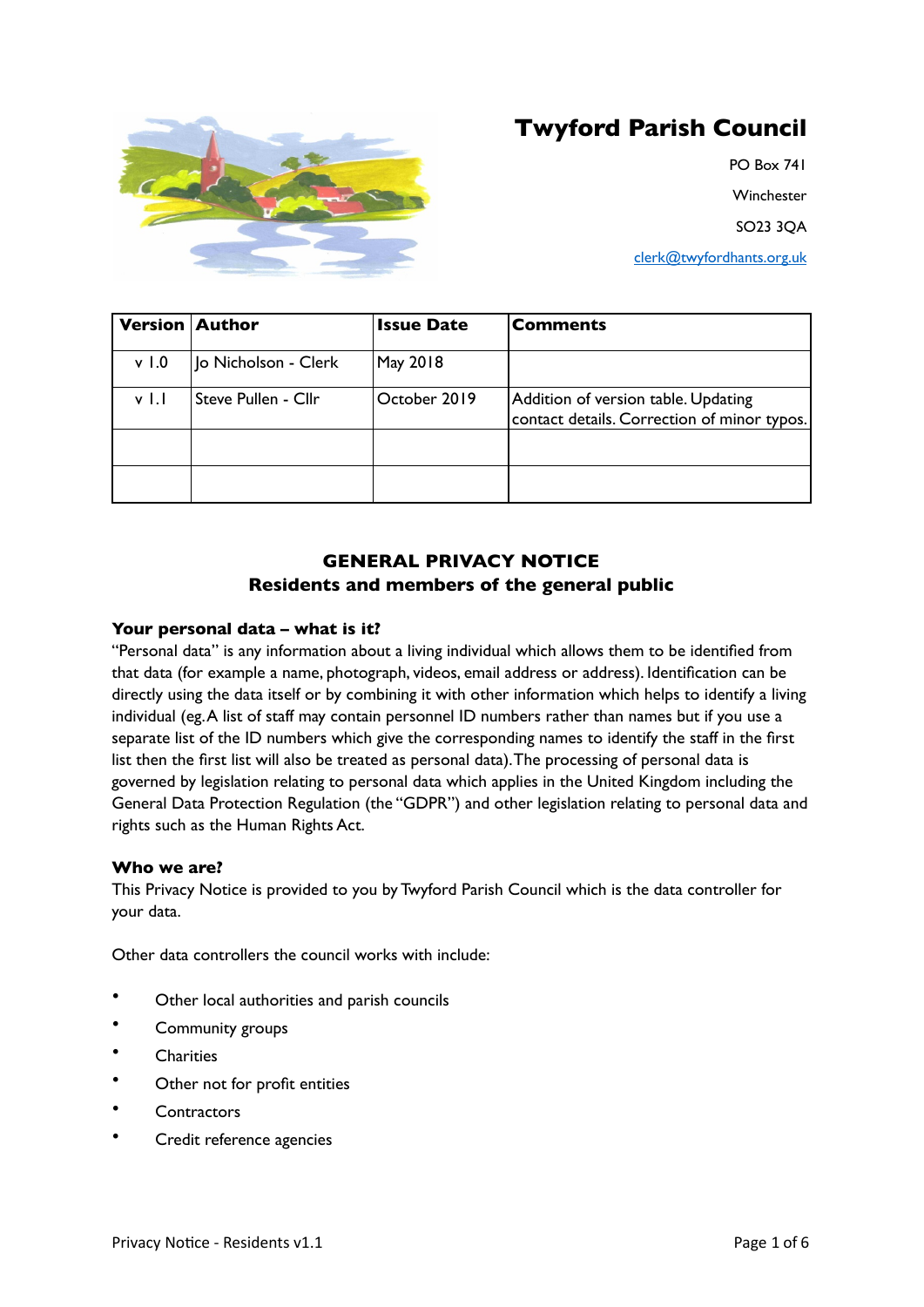We may need to share your personal data we hold with them so that they can carry out their responsibilities to the council. If we and the other data controllers listed above are processing your data jointly for the same purposes, then the council and the other data controllers may be "joint data controllers" which mean we are all collectively responsible for you and your data. Where each of the parties listed above are processing your data for their own independent purposes then each of us will be independently responsible to you and if you have any questions, wish to exercise any of your rights (see below) or wish to raise a complaint, you should do so directly to the relevant data controller.

A description of what personal data the council processes and for what purposes is set out in this Privacy Notice.

# **The council will process some or all of the following personal data where necessary to perform its tasks:**

- Names, titles, and aliases, photographs;
- Contact details such as telephone numbers, addresses, and email addresses
- Where they are relevant to the services provided by a council, or where you provide them to us, we may process information such as gender, age, marital status, nationality, education / work history, academic / professional qualifications, hobbies, family composition, and dependants;
- Where you pay for activities such as use of a council hall, financial identifiers such as bank account numbers, payment card numbers, payment / transaction identifiers, policy numbers, and claim numbers
- The personal data we process may include sensitive or other special categories of personal data such as criminal convictions, racial or ethnic origin, mental and physical health, details of injuries, medication / treatment received, political beliefs, trade union affiliation, genetic data biometric data, data concerning and sexual life orientation

## **How we use sensitive personal data**

We may process sensitive personal data including, as appropriate:

- Information about your physical or mental health or condition in order to monitor sick leave and take decisions on your fitness for work
- Your racial or ethnic origin or religious or similar information in order to monitor compliance with equal opportunities legislation;
- In order to comply with legal requirements and obligations to third parties
- These types of data are described in the GDPR as "Special categories of data" and require higher levels of protection. We need to have further justification for collecting, storing and using this type of personal data.
- We may process special categories of personal data in the following circumstances:
	- In limited circumstances, with your explicit written consent.
	- Where we need to carry out our legal obligations.
	- Where it is needed in the public interest.
- Less commonly, we may process this type of personal data where it is needed in relation to legal claims or where it is needed to protect your interests (or someone else's interests) and you are not capable of giving your consent, or where you have already made the information public.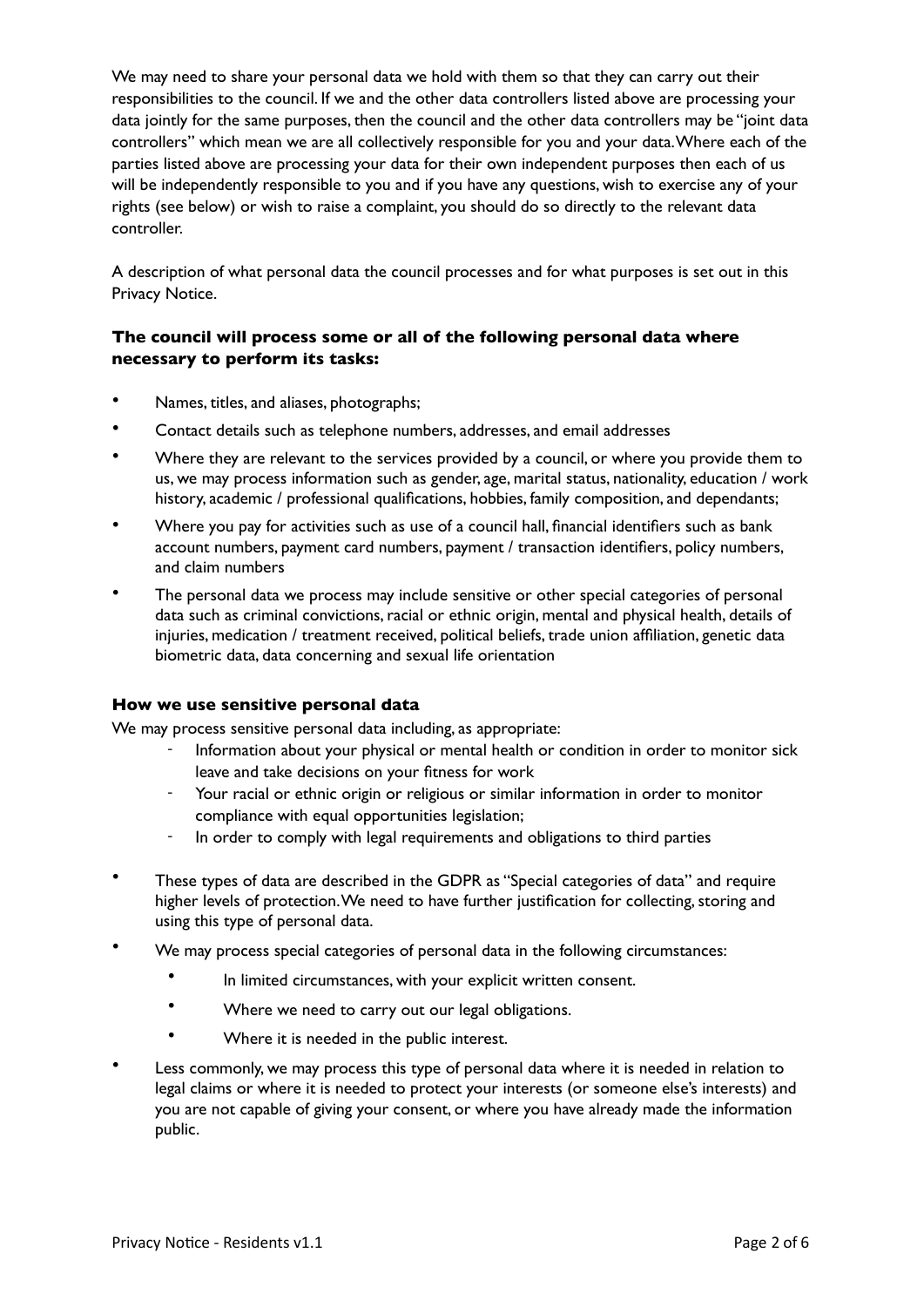## **Do we need your consent to process your sensitive personal data?**

• In limited circumstances, we may approach you for your written consent to allow us to process certain sensitive personal data. If we do so, we will provide you with full details of the personal data that we would like and the reason we need it, so that you can carefully consider whether you wish to consent.

# **The council will comply with data protection law. This says that the personal data we hold about you must be:**

- Used lawfully, fairly and in a transparent way.
- Collected only for valid purposes that we have clearly explained to you and not used in any way that is incompatible with those purposes.
- Relevant to the purposes we have told you about and limited only to those purposes.
- Accurate and kept up to date.
- Kept only as long as necessary for the purposes we have told you about.
- Kept and destroyed securely including ensuring that appropriate technical and security measures are in place to protect your personal data to protect personal data from loss, misuse, unauthorised access and disclosure.

# **We use your personal data for some or all of the following purposes:**

- To deliver public services including to understand your needs to provide the services that you request and to understand what we can do for you and inform you of other relevant services;
- To confirm your identity to provide some services;
- To contact you by post, email, telephone or using social media (e.g., Facebook, Twitter, WhatsApp);
- To help us to build up a picture of how we are performing;
- To prevent and detect fraud and corruption in the use of public funds and where necessary for the law enforcement functions;
- To enable us to meet all legal and statutory obligations and powers including any delegated functions;
- To carry out comprehensive safeguarding procedures (including due diligence and complaints handling) in accordance with best safeguarding practice from time to time with the aim of ensuring that all children and adults-at-risk are provided with safe environments and generally as necessary to protect individuals from harm or injury;
- To promote the interests of the council;
- To maintain our own accounts and records;
- To seek your views, opinions or comments;
- To notify you of changes to our facilities, services, events and staff, councillors and other role holders;
- To send you communications which you have requested and that may be of interest to you. These may include information about campaigns, appeals, other new projects or initiatives;
- To process relevant financial transactions including grants and payments for goods and services supplied to the council
- To allow the statistical analysis of data so we can plan the provision of services.

Our processing may also include the use of CCTV systems for the prevention and prosecution of crime.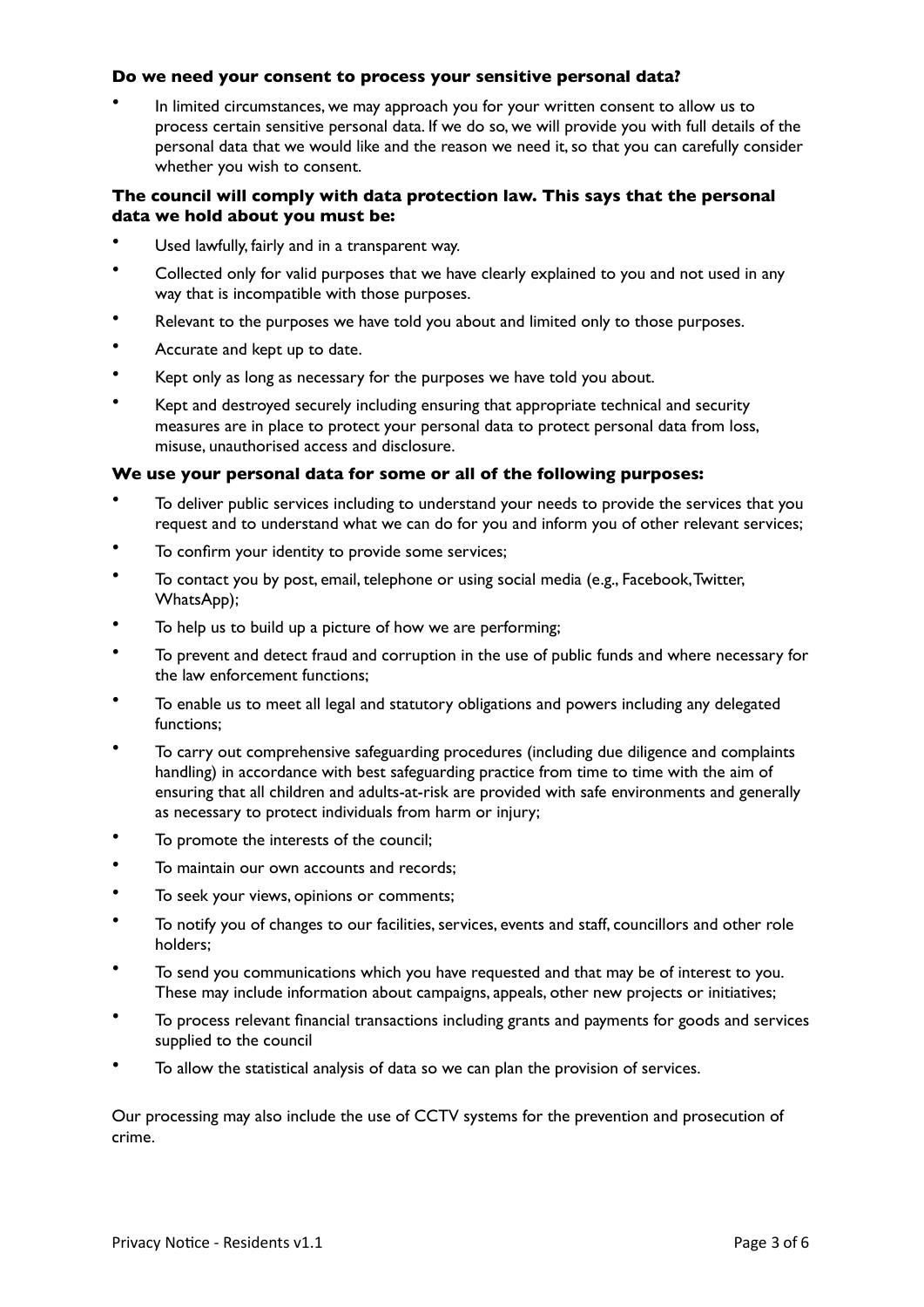# **What is the legal basis for processing your personal data?**

The council is a public authority and has certain powers and obligations. Most of your personal data is processed for compliance with a legal obligation which includes the discharge of the council's statutory functions and powers. Sometimes when exercising these powers or duties it is necessary to process personal data of residents or people using the council's services. We will always take into account your interests and rights. This Privacy Notice sets out your rights and the council's obligations to you.

We may process personal data if it is necessary for the performance of a contract with you, or to take steps to enter into a contract. An example of this would be processing your data in connection with the use of sports facilities, or the acceptance of an allotment garden tenancy

Sometimes the use of your personal data requires your consent. We will first obtain your consent to that use.

## **Sharing your personal data**

This section provides information about the third parties with whom the council may share your personal data. These third parties have an obligation to put in place appropriate security measures and will be responsible to you directly for the manner in which they process and protect your personal data. It is likely that we will need to share your data with some or all of the following (but only where necessary):

- The data controllers listed above under the heading "Other data controllers the council works with";
- Our agents, suppliers and contractors. For example, we may ask a commercial provider to publish or distribute newsletters on our behalf, or to maintain our database software;
- On occasion, other local authorities or not for profit bodies with which we are carrying out joint ventures e.g. in relation to facilities or events for the community.

#### **How long do we keep your personal data?**

We will keep some records permanently if we are legally required to do so. We may keep some other records for an extended period of time. For example, it is currently best practice to keep financial records for a minimum period of 8 years to support HMRC audits or provide tax information. We may have legal obligations to retain some data in connection with our statutory obligations as a public authority. The council is permitted to retain data in order to defend or pursue claims. In some cases the law imposes a time limit for such claims (for example 3 years for personal injury claims or 6 years for contract claims). We will retain some personal data for this purpose as long as we believe it is necessary to be able to defend or pursue a claim. In general, we will endeavour to keep data only for as long as we need it. This means that we will delete it when it is no longer needed.

#### **Your rights and your personal data**

You have the following rights with respect to your personal data:

When exercising any of the rights listed below, in order to process your request, we may need to verify your identity for your security. In such cases we will need you to respond with proof of your identity before you can exercise these rights.

#### *1) The right to access personal data we hold on you*

At any point you can contact us to request the personal data we hold on you as well as why we have that personal data, who has access to the personal data and where we obtained the personal data from. Once we have received your request we will respond within one month.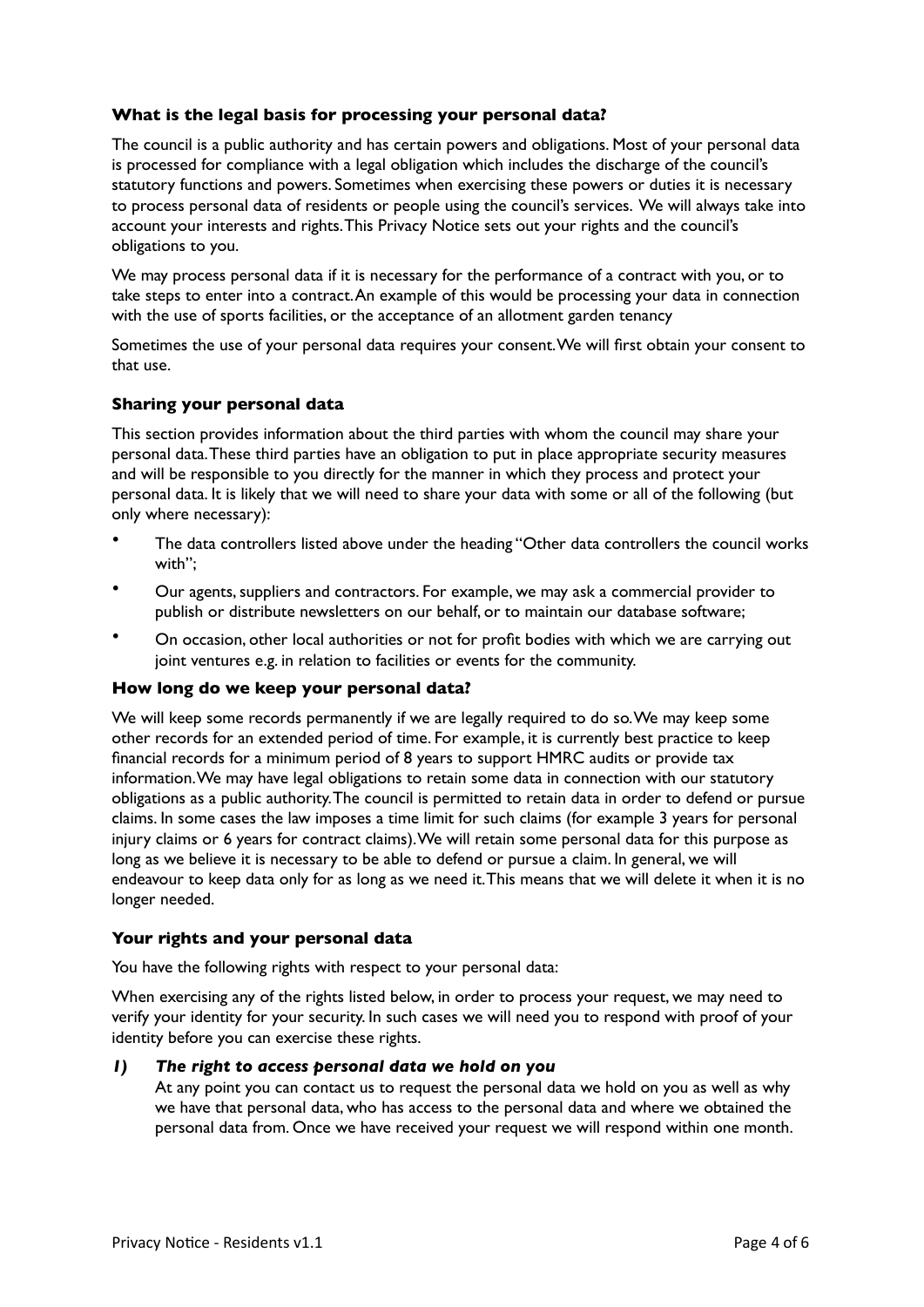There are no fees or charges for the first request but additional requests for the same personal data or requests which are manifestly unfounded or excessive may be subject to an administrative fee.

## *2) The right to correct and update the personal data we hold on you*

If the data we hold on you is out of date, incomplete or incorrect, you can inform us and your data will be updated.

## *3) The right to have your personal data erased*

If you feel that we should no longer be using your personal data or that we are unlawfully using your personal data, you can request that we erase the personal data we hold. When we receive your request we will confirm whether the personal data has been deleted or the reason why it cannot be deleted (for example because we need it for to comply with a legal obligation).

## *4) The right to object to processing of your personal data or to restrict it to certain purposes only*

You have the right to request that we stop processing your personal data or ask us to restrict processing. Upon receiving the request we will contact you and let you know if we are able to comply or if we have a legal obligation to continue to process your data.

# *5) The right to data portability*

You have the right to request that we transfer some of your data to another controller. We will comply with your request, where it is feasible to do so, within one month of receiving your request.

# *6) The right to withdraw your consent to the processing at any time for any processing of data to which consent was obtained*

You can withdraw your consent easily by telephone, email, or by post (see Contact Details below).

# *7) The right to lodge a complaint with the Information Commissioner's Office.*

You can contact the Information Commissioners Office on 0303 123 1113 or via email https:// ico.org.uk/global/contact-us/email/ or at the Information Commissioner's Office, Wycliffe House, Water Lane, Wilmslow, Cheshire SK9 5AF.

# **Transfer of Data Abroad**

Any personal data transferred to countries or territories outside the European Economic Area ("EEA") will only be placed on systems complying with measures giving equivalent protection of personal rights either through international agreements or contracts approved by the European Union. Our website is also accessible from overseas so on occasion some personal data (for example in a newsletter or Minutes) may be accessed from overseas.

# **Further processing**

If we wish to use your personal data for a new purpose, not covered by this Privacy Notice, then we will provide you with a new notice explaining this new use prior to commencing the processing and setting out the relevant purposes and processing conditions. Where and whenever necessary, we will seek your prior consent to the new processing.

## **Changes to this notice**

We keep this Privacy Notice under regular review and we will place any updates on [www.twyfordhants.org.uk](http://www.twyfordhants.org.uk) . This Notice was last updated in October 2019.